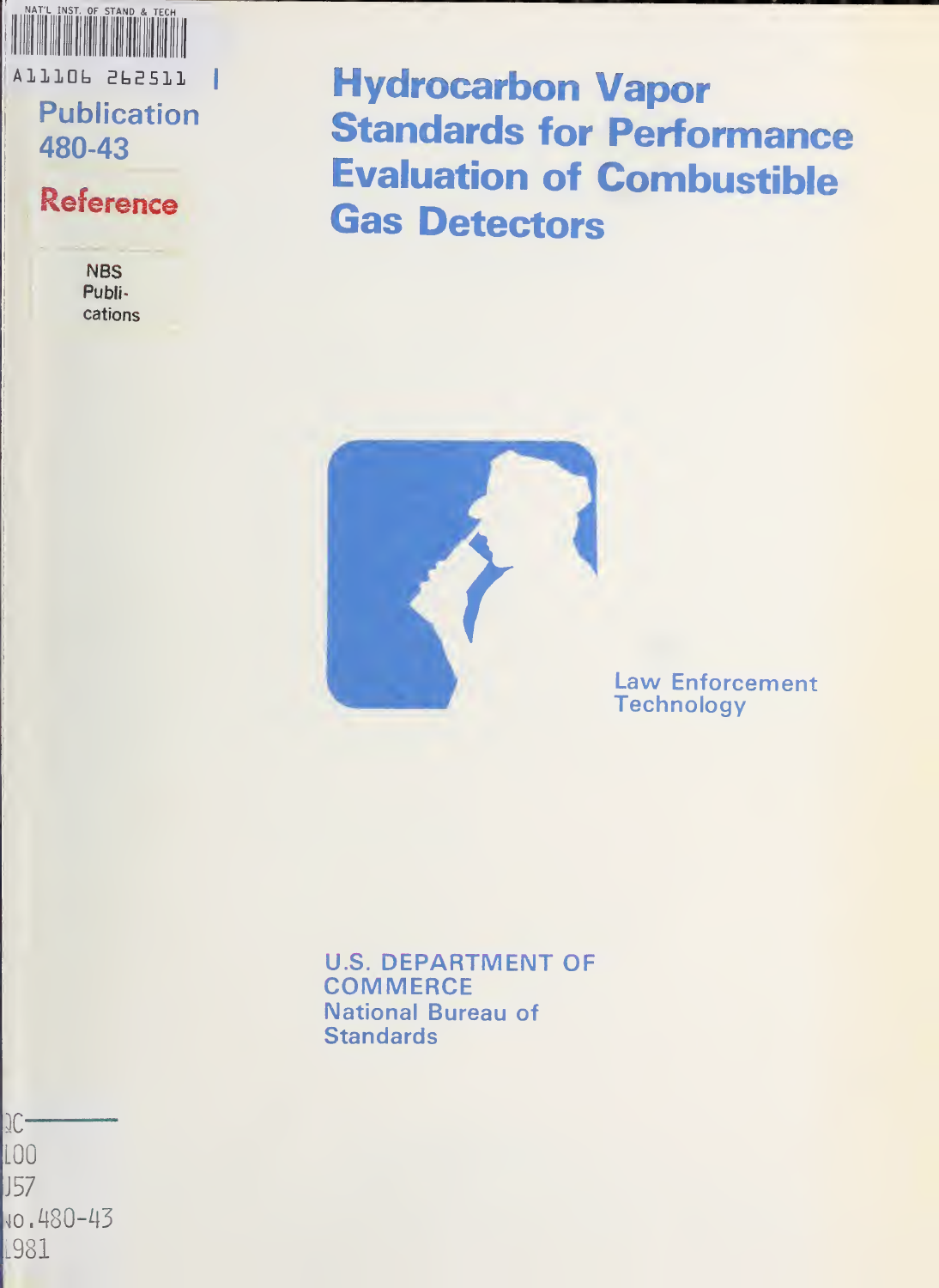#### ABOUT THE TECHNOLOGY ASSESSMENT PROGRAM

The Technology Assessment Program is sponsored by the Office of Development, Testing, and Dissemination of the National Institute of Justice (NIJ), U.S. Department of Justice. The program responds to the mandate of the Justice System Improvement Act of 1979, which created NIJ and directed it to encourage research and development to improve the criminal justice system and to disseminate the results to Federal, State, and local agencies.

The Technology Assessment Program is an applied research effort that determines the technological needs of justice system agencies, sets minimum performance standards for specific devices, tests commercially available equipment against those standards, and disseminates the standards and the test results to criminal justice agencies nationwide and internationally.

The program operates through:

The Technology Assessment Program Advisory Council (TAPAC) consisting of nationally recognized criminal justice practitioners from Federal, State, and local agencies, which assesses technological needs and sets priorities for research programs and items to be evaluated and tested.

The Law Enforcement Standards Laboratory (LESL) at the National Bureau of Standards, which develops voluntary national performance standards for compliance testing to ensure that individual items of equipment are suitable for use by criminal justice agencies. The standards are based upon laboratory testing and evaluation of representative samples of each item of equipment to determine the key attributes, develop test methods, and establish minimum [)erformance requirements for each essential attribute. In addition to the highly technical standards, LESL also produces user guides that explain in nontechnical terms the capabilities of available equipment.

The Technology Assessment Program Information Center (TAPIC) operated by the International Association of Chiefs of Police (lACP), which supervises a national compliance testing program conducted by independent agencies. The standards developed by LESL serve as performance benchmarks against which commercial equipment is measured. The facilities, personnel, and testing capabilities of the independent laboratories are evaluated by LESL prior to testing each item of equipment, and LESL helps the Information Center staff review and analyze data. Test results are published in Consumer Product Reports designed to help justice system procurement officials make informed purchasing decisions.

All publications issued by the National Institute of Justice, including those of the Technology Assessment Program, are available from the National Criminal Justice Reference Service (NCJRS), which serves as a central information and reference source for the Nation's criminal justice community. For further information, or to register with NCJRS, write to the National Institute of Justice, National Criminal Justice Reference Service, Washington, DC 20531.

> Paul Cascarano, Assistant Director National Institute of Justice

#### ACKNOWLEDGMENTS

This report was prepared by the Law Enforcement Standards Laboratory of the National Bureau of Standards under the direction of Paul H. Krupenie, and Lawrence K. Eliason, Chief of LESL. This work was sponsored by the National Institute of Justice, Lester D. Shubin, Standards Program Manager.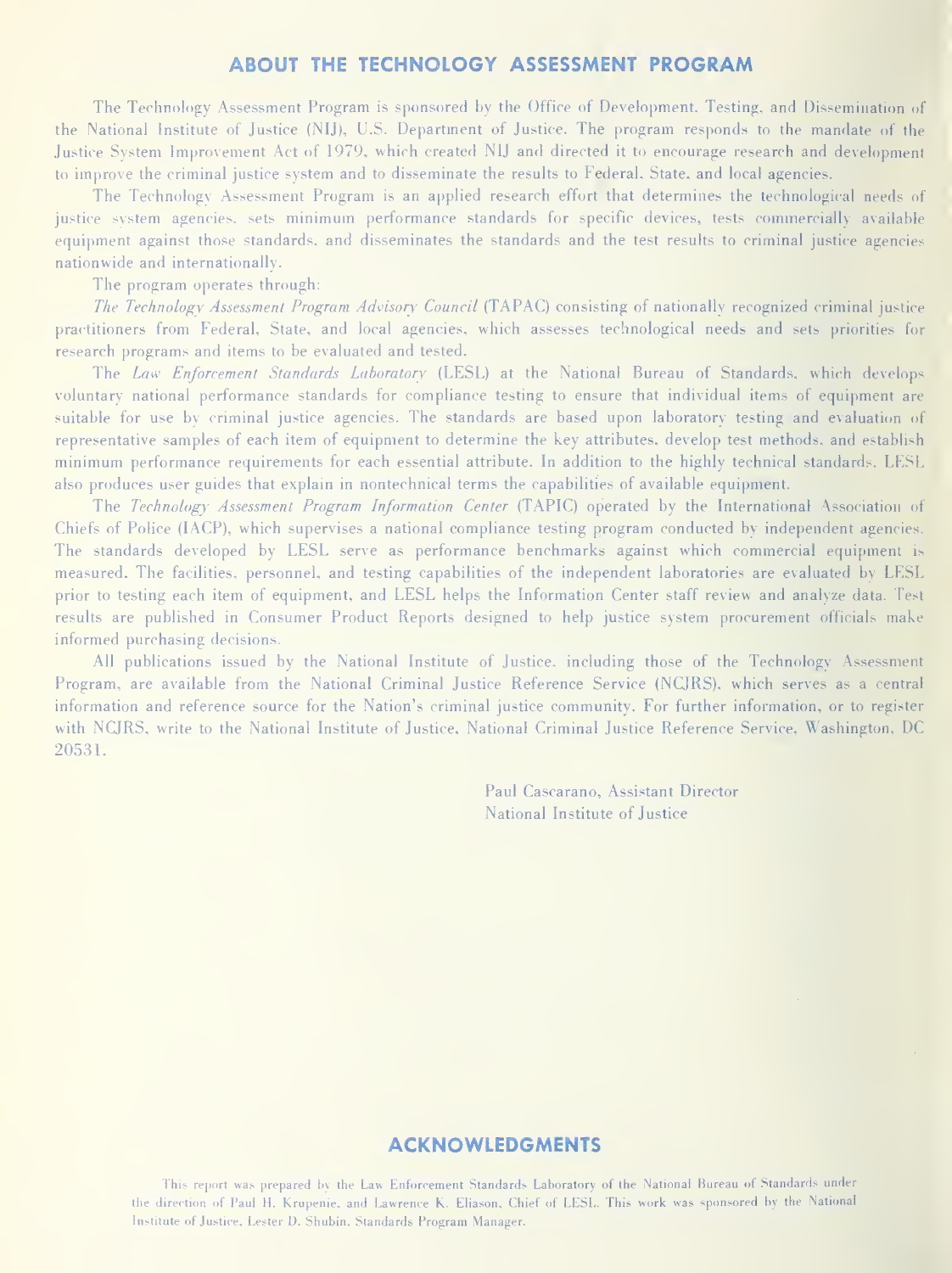## NBS Special Publication 480-43

NATIONAL BUREAU OF STANDARDS NOV <sup>2</sup> 1981

 $m = 1, n = 1, 1$ 

 $16 - 12$ 

 $1.551$ 

# Hydrocarbon Vapor Standards for Performance Evaluation of Combustible Gas Detectors

by James E. Brown Center for Fire Research National Engineering Laboratory

and the Law Enforcement Standards Laboratory National Engineering Laboratory National Bureau of Standards Washington, DC 20234

prepared for the National Institute of Justice U.S. Department of Justice Washington, DC 20531



Issued October <sup>1981</sup> U.S. DEPARTMENT OF COMMERCE, Malcolm Baldrige, Secretary

> NATIONAL BUREAU OF STANDARDS Ernest Ambler, Director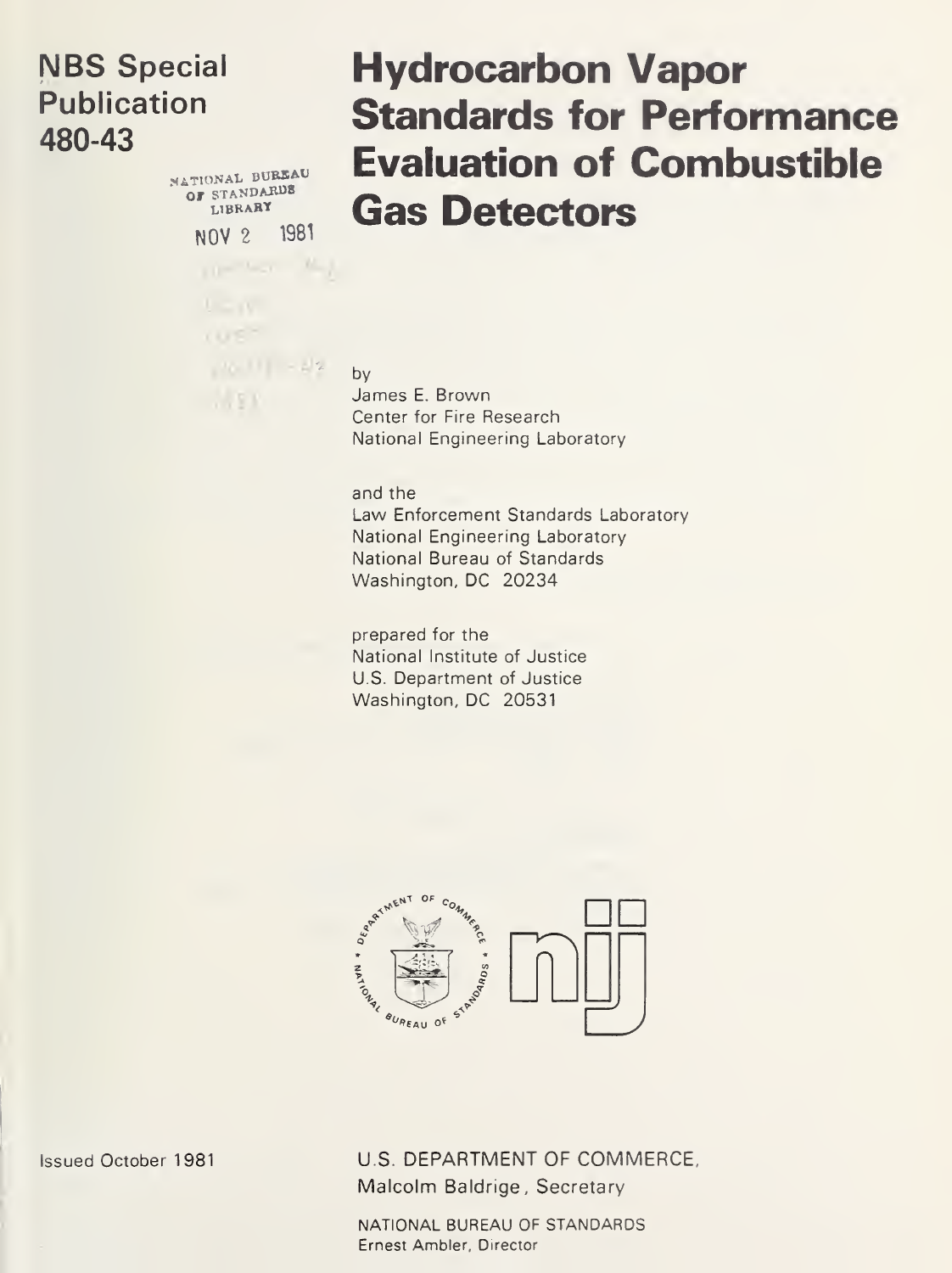Library of Congress Catalog Card Number: 81-600135

National Bureau of Standards Special Publication 480-43 Nat. Bur. Stand. (U.S.), Spec. Publ. 480-43, 15 pages CODEN; XNBSAV

U.S. GOVERNMENT PRINTING OFFICE WASHINGTON: 1981

For sale by the Superintendent of Documents U.S. Government Printing Office, Washington, DC 20402 Price \$2.00 (Add 25 percent for other than U.S. mailing)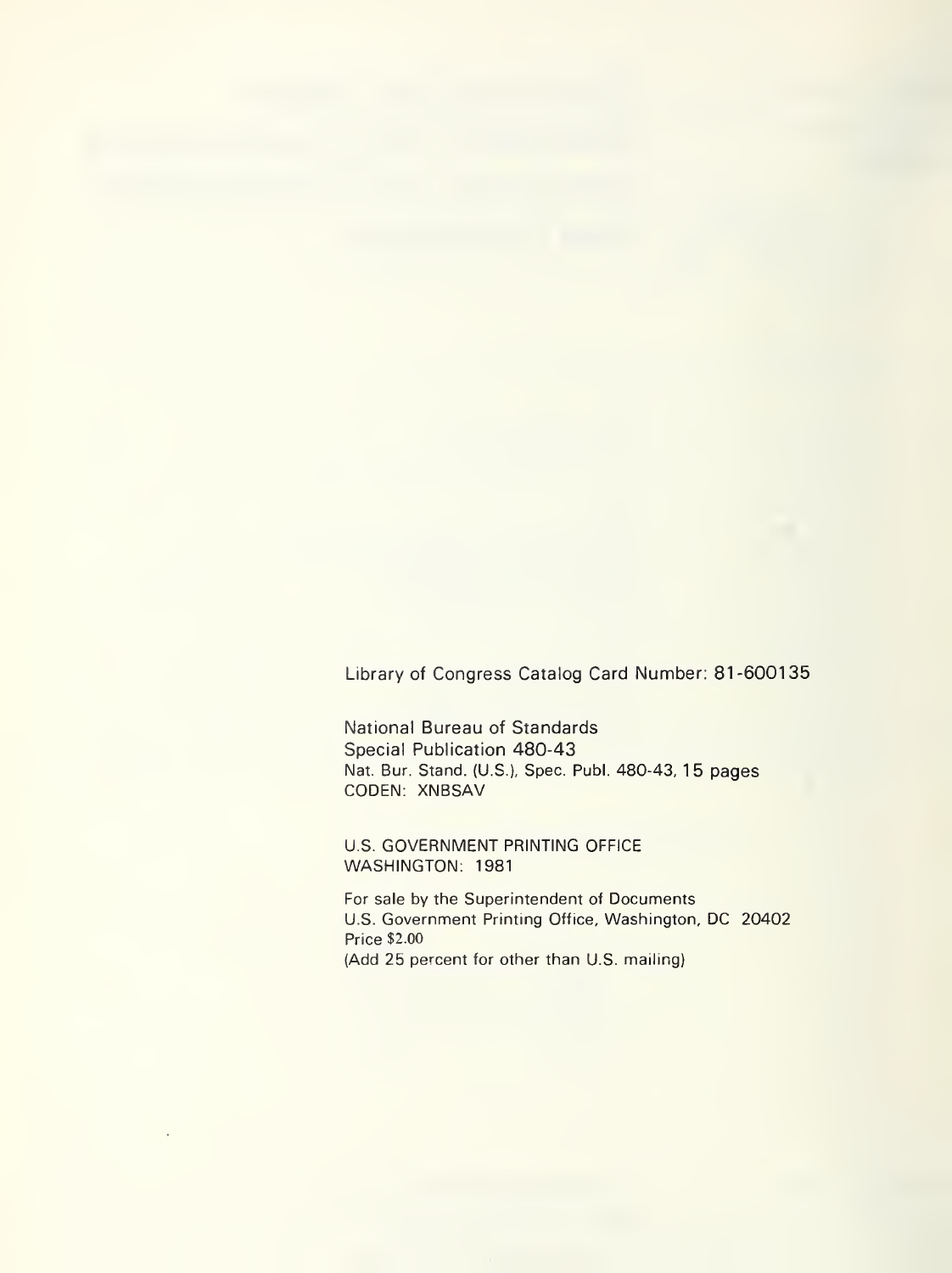#### **FOREWORD**

The Law Enforcement Standards Laboratory (LESL) of the National Bureau of Standards (NBS) furnishes technical support to the National Institute of Justice (NIJ) program to strengthen law enforcement and criminal justice in the United States. LESL's function is to conduct research that will assist law enforcement and criminal justice agencies in the selection and procurement of quality equipment.

LESL is: (1) Subjecting existing equipment to laboratory testing and evaluation and (2) conducting research leading to the development of several series of documents, including national voluntary equipment standards, user guides, and technical reports.

This document is a law enforcement equipment report developed by LESL under the sponsorship of NIJ as part of the Technology Assessment Program, which is described on the inside front cover of this report. Additional reports as well as other documents are being issued under the LESL program in the areas of protective equipment, communications equipment, security systems, weapons, emergency equipment, investigative aids, vehicles, and clothing.

Technical comments and suggestions concerning this report are invited from all interested parties. They may be addressed to the Law Enforcement Standards Laboratory, National Bureau of Standards, Washington, DC 20234.

> Lawrence K. Eliason, Chief Law Enforcement Standards Laboratory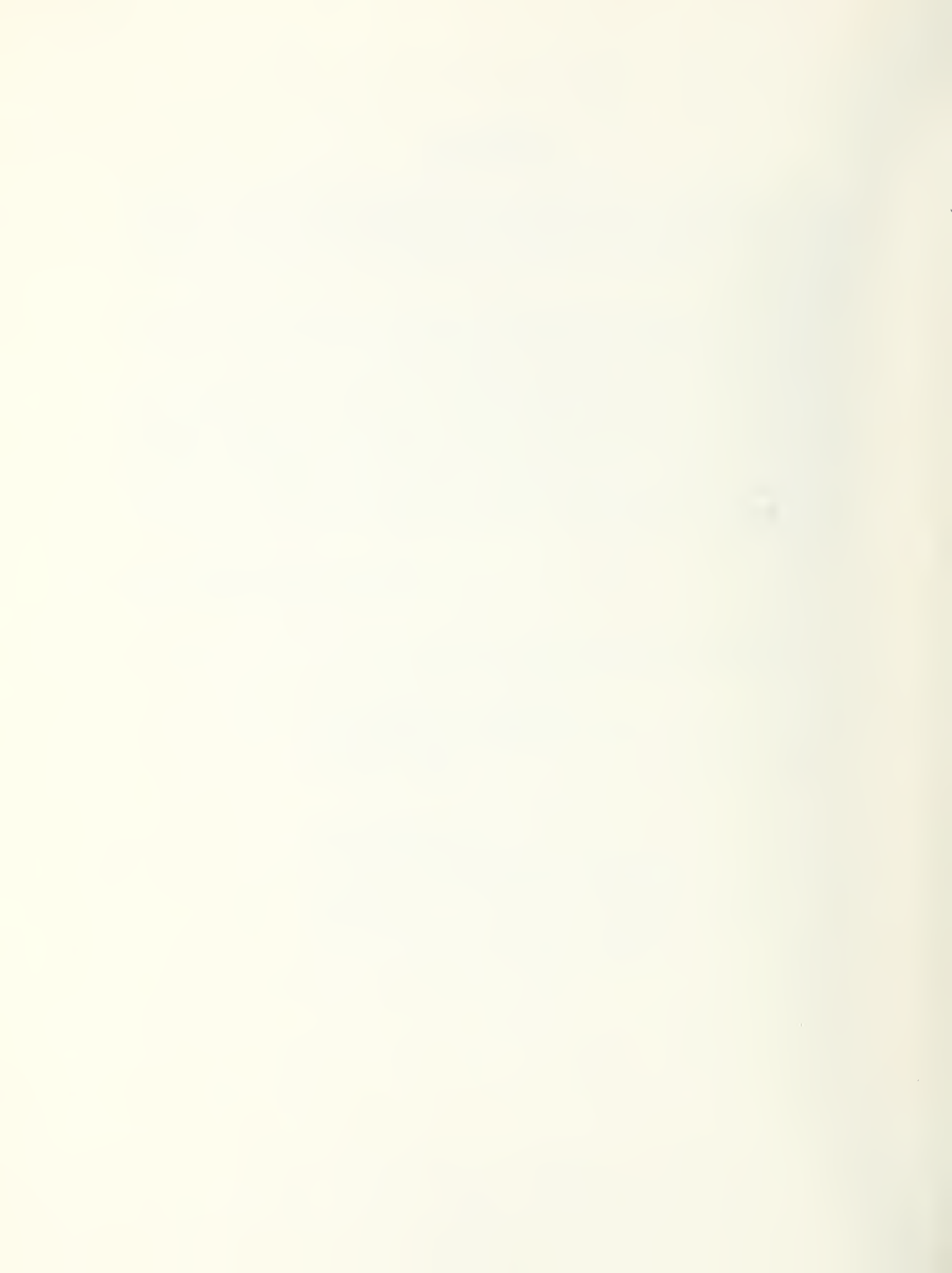### **CONTENTS**

Page

| $\mathbf{L}$ |                                                                       |  |
|--------------|-----------------------------------------------------------------------|--|
| 2.           |                                                                       |  |
| 3.           |                                                                       |  |
|              |                                                                       |  |
|              |                                                                       |  |
| 4.           |                                                                       |  |
|              |                                                                       |  |
|              | 4.2 Method for the Determination of the Vapor Standard Concentrations |  |
| 5.           |                                                                       |  |
| 6.           |                                                                       |  |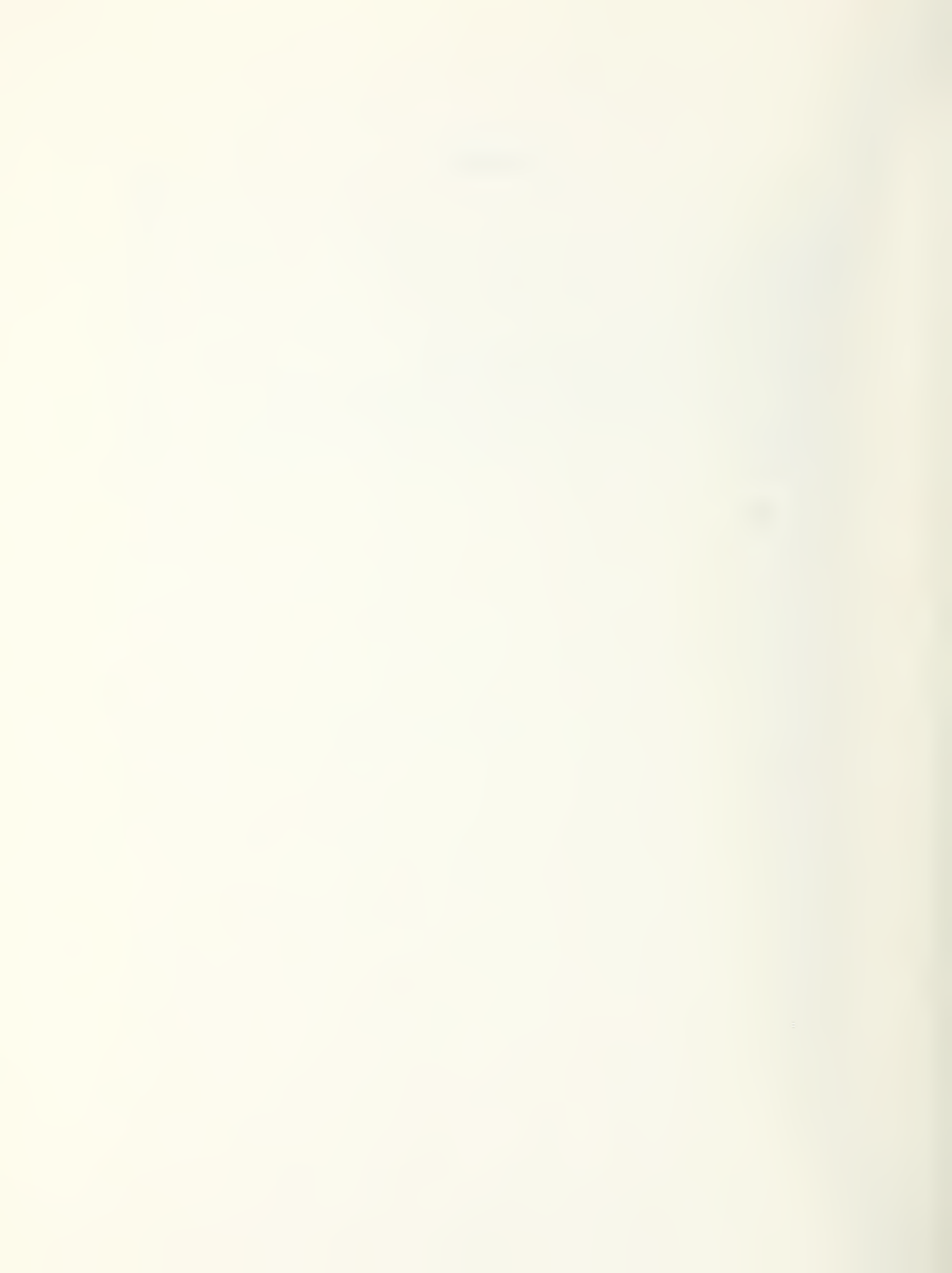## HYDROCARBON VAPOR STANDARDS FOR PERFORMANCE EVALUATION OF COMBUSTIBLE GAS DETECTORS

#### James E. Brown\*

National Bureau of Standards. Washington. DC 20234

(Calibration mixtures of hydrocarbon vapor were prepareil for the calibration and performance evaluation of portable combustible gas detectors which are used to detect the presence of accelerant vapors in cases of suspected arson. The standards contained vapors of aliphatic and aromatic compounds common to petroleum distillates such as gasolines, which are frequently employed as accelerants in arson fires. These standards were prepared by a dynamic dilution technique in which the vapor evolving from diffusion tubes containing liquid hydrocarbons was diluted with air.

The concentrations of the vapors were calculated from gravimetrically determined diffusion rates of the hydrocarbons and from measured flow of air at three temperatures: 30°, 50°, and 70 °C. Gas chromatographic analyses of the vapor-air mixtures generated at 30° and 50 °C showed that the vapor concentrations are essentially constant within measurement periods of <sup>1</sup> to 3 d and from one period to another, and that they agreed with calculated concentrations.

Key words: accelerants; arson; combustible gas; diffusion rates; diffusion tubes; detectors; gas chromatography; hydrocarbons; vapor detectors; vapor generator; vapor standards.

#### 1. INTRODUCTION

This is a final report on the research and evaluation of a generator of hydrocarbon vapor standards. A summary is presented of the research results obtained during the period of January 1 through October 30, 1979.

The purpose of the research was to develop standards of low concentrations of organic vapors that could be used by fire investigators to calibrate and evaluate the performance of hydrocarbon vapor detectors, also known as combustible gas detectors or "sniffers." Until this work, there existed no readily available means for calibrating the sensitivity of these detectors.

Numerous jurisdictions have initiated or are anticipating major programs to investigate suspicious fires. These programs will include the use of scientific techniques in the investigations of fire scenes when arson is suspected, and may involve the use of combustible gas detectors. The most common accelerants for initiating incendiary fires are reported to be petroleum distillates, gasoline being the most available and most frequently used  $[1]^1$ . Hence, there is need for calibration standards to evaluate the response of the detectors to low concentrations (parts per million, ppm) of hydrocarbon vapors which are common to petroleum distillates.

The sensitivity of most effective vapor detectors is variable. In addition, the sensitivity of some detectors will decrease by an unpredictable factor when the sensing element of the detector becomes contaminated, through continued use, with residues from particulate matter or with vapors of organo-metallic compounds (e.g., tetraethyl lead in leaded gasoline) which ina\ be

<sup>\*</sup>Onter for Fire Research, National Kngineering Laboratory.

<sup>&#</sup>x27; Numbers in brackets indicate literature references in section 6.  $\,$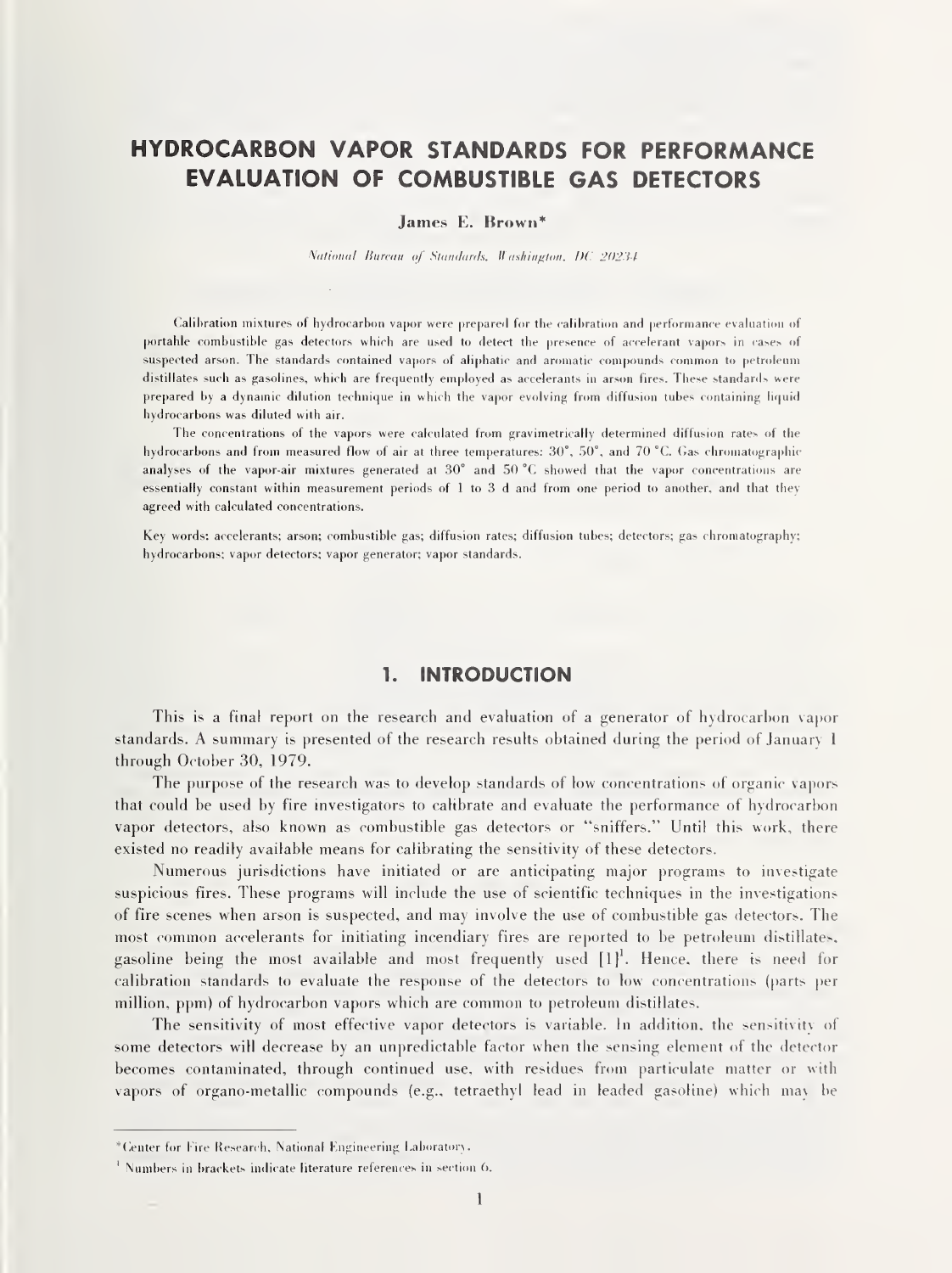encountered in the course of repetitive fire-scene investigations. Knowledge of the vapor detector performance by the investigator is essential, because the primary use of these devices is for the location of accelerant residues in incendiary fire debris, and the location of residual accelerants is a step in providing the physical evidence necessary to establish the crime of arson [2]. Thus, the detector performance must be reliable, and reliability can be assumed through frequent calibrations using readily available standards. In this report a method is described for generating predictable concentrations of hydrocarbon vapors at constant rates for long periods of time. The report presents data on gravimetrically measured rates of diffusion of hydrocarbon vapors through precision bore tubing. In all cases, the vapors evolved from liquids maintained at constant temperature. Gas chromatographic analyses of the vapors at various intervals within a diffusion period are also reported, in order to confirm the constancy of the vapor composition.

#### 2. SELECTED HYDROCARBONS FOR VAPOR STANDARDS

For the preparation of a vapor standard, four relatively pure compounds were selected from which vapors could be generated simultaneously and at constant rates. The selection of the four compounds was based on the following considerations:

- 1) the compounds are constituents of most gasolines,
- 2) the vapor pressures are such that, at convenient temperatures, variable concentrations can be generated which approximate the concentrations that would be found at fire scenes at which accelerants had been employed, and
- 3) the compounds have vapor pressure-temperature relationships such that the vapors are produced at concentrations within the detectable limits of commercial vapor detectors.

It is recognized that gasoline formulations [3,4] contain both aliphatic and aromatic compounds, and that both of these classes of compounds should be included in the vapor standards.

Consequently, four commercially available compounds were selected. Spectrograde isooctane (2,2,4 trimethylpentane) and «-hexane (99 mole percent) were chosen to represent, respectively, branched and linear chain-aliphatic hydrocarbons. Scintillation-count-grade toluene and o-xylene were chosen to represent the aromatic hydrocarbons. The purity of these compounds was presumed to be that claimed by the manufacturer. The vapor pressures of these compounds are such that they may enable detection by sniffers, as the vapors evolve from the liquids absorbed in a variety of substrates [5]. Similarly, the vapor pressure-temperature relationships of the selected compounds are such [6] that vapor standards of various concentrations can be generated easily from the pure liquids.

#### 3. INSTRUMENTATION

#### 3.1 Standards Generator

A survey of the literature on commercial vapor generators showed that instruments are available which, with slight modifications, could meet the requirements for the generation of dynamic vapor standards for the evaluation of combustible gas detectors. Based on this search, a vapor generator, Analytical Instrument Development Model 350 Standards Generator<sup>2</sup>, was chosen and modified. This involved replacing the diluent (air) flow meter normally provided on the instrument with one that can measure a diluent flow of up to 2 L/min. With this instrument,

 $2^{\circ}$  Certain commercial equipment, instruments, or materials are identified in this paper in order to adequately specify the experimental procedure. In no case does such identification imply recommendation or endorsement by the National Bureau of Standards, nor does itimply that the equipment or material identified is necessarily the best available for the purpose.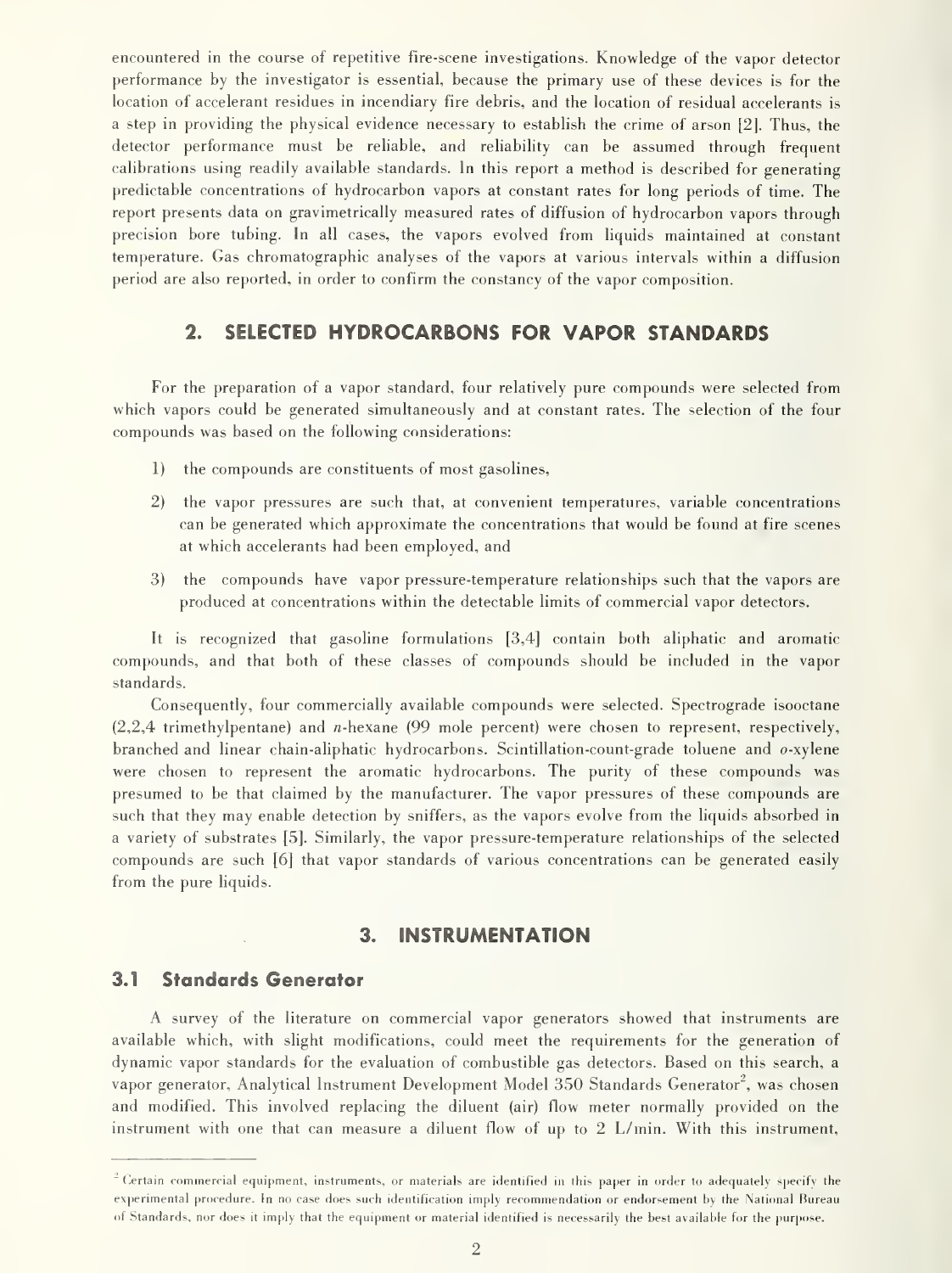vapors are generated from liquids contained in diffusion or permeation tubes, which are also available from the manufacturer of the generator. For this work, the diffusion tube technique was chosen as the most appropriate. A cross-sectional view of <sup>a</sup> precision bore diffusion tube and its reservoir containing <sup>a</sup> liquid sample is shown in figure 1. The liquid reservoir has <sup>a</sup> capacity of about 4 milliliters (mL); tube bores are available with diameters of 0.5, 2, or 5 mm and lengths to approximately 8 cm.



FIGURE 1. Cross-sectional diagram of a diffusion tube.

Vapors evolve through the diffusion tube at a constant rate when the liquid is maintained at constant temperature (isothermal) and constant pressure (isobaric) conditions. These conditions are achieved in the sample chamber of the standards generator. As many as four diffusion tubes can be accommodated simultaneously. A diluent gas, for example, air, flowing at <sup>a</sup> controlled rate is used to dilute the evolving vapor to pre-selected concentrations. A schematic diagram of the flow system is illustrated in figure 2. Air under pressure enters the instrument at the inlet and then passes through a pressure regulator and is adjusted to a lower working pressure. The air passes through <sup>a</sup> charcoal filter to remove common contaminants, to yield essentially hydrocarbon-free air. Next, the air is split into two streams, one providing diluent and the other flowing through the chamber. Both are regulated by valves and are monitored by rotameters. The chamber air is brought to thermal equilibrium with the chamber by passing it through a heat exchanger before it enters the chamber containing the diffusion tubes.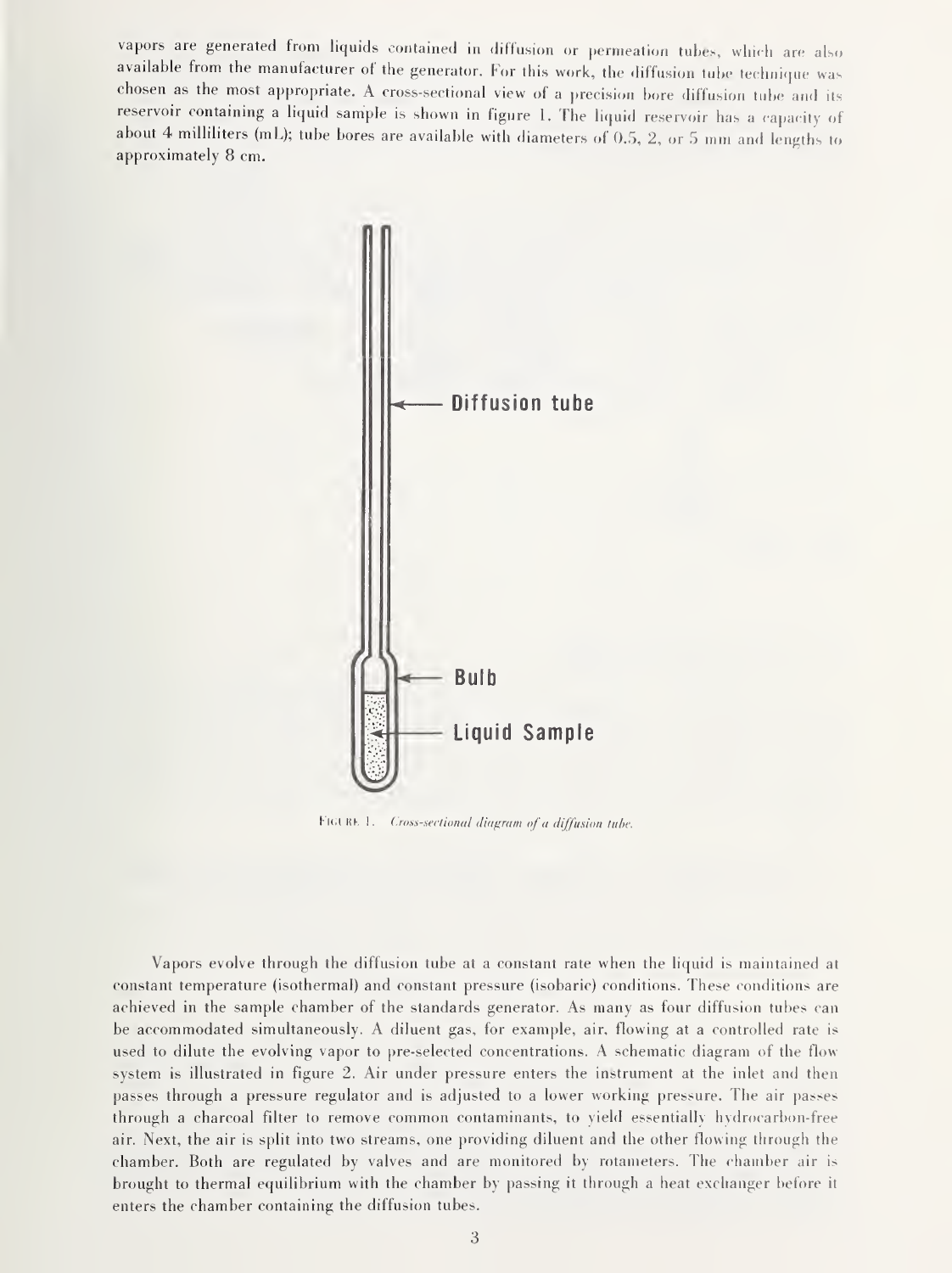The air from the chamber passes through <sup>a</sup> three-way solenoid valve which directs the flow either to the sample and vent ports or to the vapor outlet trap. The vapor outlet trap is used when the generator is operating in a standby mode.

The flow through the chamber is continuously variable from about  $50 \text{ mL/min}$  to  $150$ mL/min. The diluent flow is variable from 0 to about 2 L/min. The chamber is operated at a fixed temperature of either 30°, 50°, or 70 °C.



#### 3.2 Gas Chromatograph (GC)

The chromatograph used in this study was a commercial instrument equipped with dual flame-ionization detectors, which were operated at 250 °C. The glass GC column, about 2 m in length and <sup>2</sup> mm i.d., was packed with <sup>3</sup> percent SE30 on <sup>a</sup> solid support (supelcoport). The column was maintained at 50 °C while the carrier gas, helium, flowed at 30 mL/min. The injection ports were maintained at 150 °C. The GC was interfaced with <sup>a</sup> recording integrator (printer/ plotter) from which the retention times and peak areas of the hydrocarbons were obtained.

#### 4. GENERATION OF SELECTED HYDROCARBON VAPOR STANDARDS

The diffusion rate r, in  $g/s$ , of hydrocarbon vapors through a tube has been described [7,8] as shown in eq  $(1)$ :

$$
r = (DMP/RT) (A/L) \ln P/(P-p)
$$
 (1)

where D, M, P, R, and T respectively are the diffusion coefficient  $(\text{cm}^2/\text{s})$ , molecular weight  $(g/mol)$ , of the compound, total pressure (atmospheres), gas constant  $(cm<sup>3</sup>-atm/mol-K)$  and the absolute temperature (K). The partial vapor pressure in atmospheres of the compound at the temperature T is represented by p, and  $A/L$  (cm) is the ratio of the area to length of the diffusion tube. Hence, eq (1) may be used to predict two important factors in the preparation of dynamic vapor standards by the diffusion method: (1) the rates and length of time that the hydrocarbon vapors may be generated through diffusion tubes, and (2) the constancy of the diffusion rates. In addition, a theoretical issue remains: Does the observed data fit eq (1)?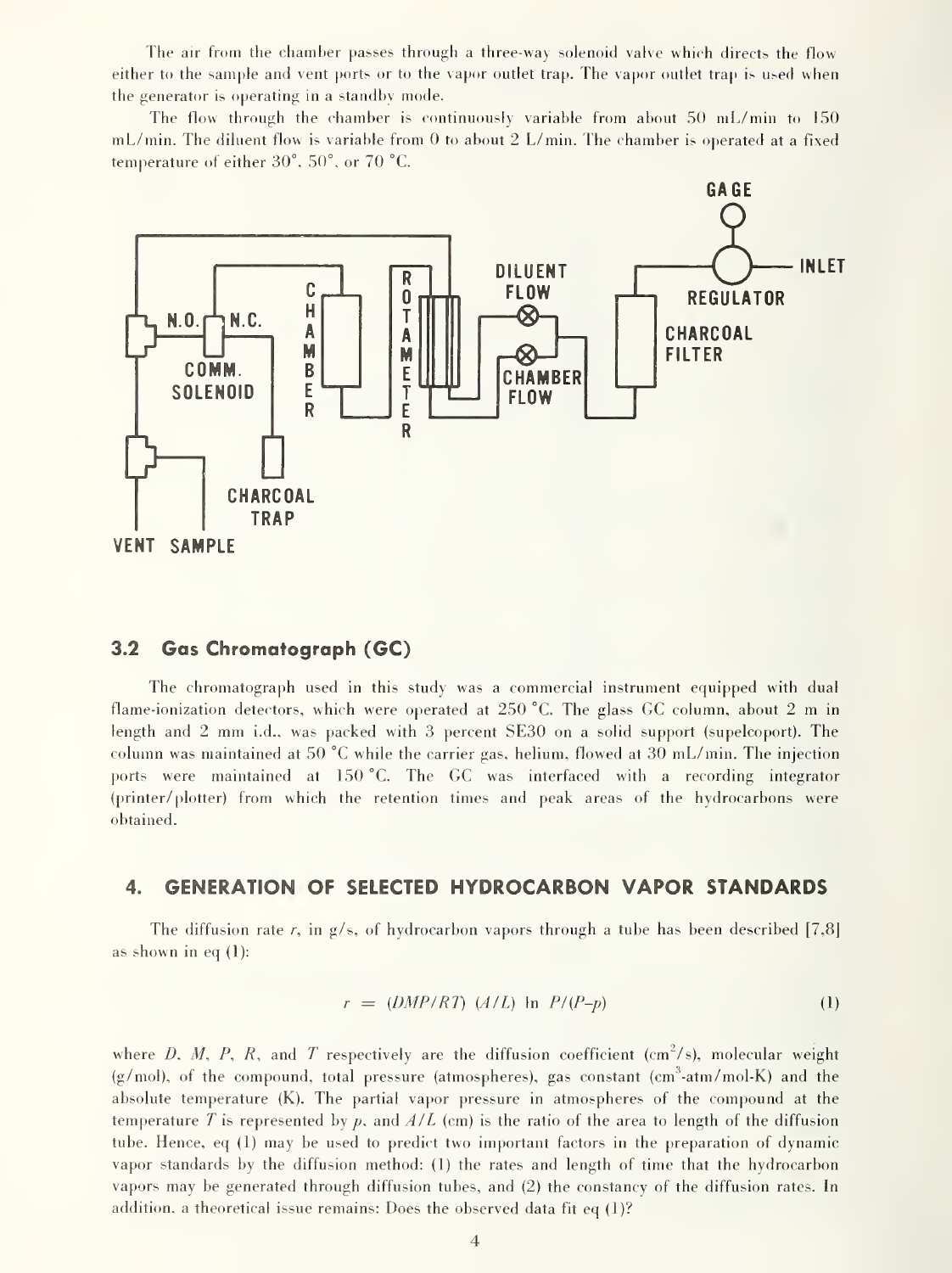#### $4.1$ **Calibration of Diffusion Tubes**

About 2 mL of the hydrocarbon were weighed into a diffusion tube and placed in the chamber of the generator for 1 to 3 d at a selected temperature. During this time, the air flowing through the chamber to remove the evolving vapor was maintained at a rate of  $100 \text{ mL/min}$ . The diffusion rate of each component was calculated from the gravimetrically measured liquid-weight loss during this period.

Table 1 summarizes the calibration of the diffusion tubes at 30 °C. For each compound, the same diffusion tube was used repetitively for its rate determinations (runs). The dimensions of the diffusion tubes are listed for each compound. Averaged rate values are shown for all measurements, although it appeared that temperature equilibrium was not obtained in runs 1 and 2 until a significant amount of the measured diffusion time had elapsed.

|                                                            |                        | Diffusion rate, µg/min |                      |                |               |  |  |
|------------------------------------------------------------|------------------------|------------------------|----------------------|----------------|---------------|--|--|
| Dimensions of Tube:<br>Inside diameter (mm)<br>Length (mm) |                        | $\overline{2}$<br>76   | $\mathfrak{2}$<br>62 | 5<br>38        | 5<br>34       |  |  |
| Run                                                        | Time (min)             | $n$ -Hexane            | <i>Isooctane</i>     | Toluene        | $o$ -Xylene   |  |  |
| ł                                                          | 1265                   | 14.2                   | 5.4                  | 33.8           | 8.8           |  |  |
| $\sqrt{2}$                                                 | 1575                   | 15.2                   | 6.2                  | 33.9           | 9.2           |  |  |
| 3                                                          | 1350                   | 16.1                   | 7.1                  | 34.4           | 9.5           |  |  |
| $\overline{4}$                                             | 4345                   | 16.9                   | 7.2                  | 37.5           | 9.4           |  |  |
| 5                                                          | 4340                   | 16.8                   | 7.0                  | 37.4           | 10.0          |  |  |
|                                                            | Average $\pm$ standard |                        |                      |                |               |  |  |
|                                                            | deviation (Runs 1-5)   | $15.8 \pm 1.1$         | $6.6 \pm 0.8$        | $35.4 \pm 1.9$ | $9.5 \pm 0.5$ |  |  |
|                                                            | Average $\pm$ standard |                        |                      |                |               |  |  |
| deviation (Runs 3-5)                                       |                        | $16.6 \pm 0.4$         | $7.1 \pm 0.1$        | $36.4 \pm 1.8$ | $9.8 \pm 0.3$ |  |  |

TABLE 1. Diffusion rates of selected hydrocarbons at 30  $^{\circ}$ C

TABLE 2. Diffusion rates of selected hydrocarbons at 50  $^{\circ}$ C

|                                     |                        |                | Diffusion rate, $\mu$ g/min |                |                |
|-------------------------------------|------------------------|----------------|-----------------------------|----------------|----------------|
| Dimensions of tube:                 |                        |                |                             |                |                |
| Inside diameter (mm)<br>Length (mm) |                        | $\overline{2}$ | 0.5                         | 5              | 5              |
|                                     |                        | 76             | 12                          | 38             | 34             |
| Run                                 | Time (min)             | $n$ -Hexane    | <i>Isooctane</i>            | Toluene        | $o$ -Xylene    |
| $\mathbf{I}$                        | 1360                   | 43.0           | 6.4                         | 91.4           | 25.8           |
| $\tilde{2}$                         | 1585                   | 43.5           | 6.7                         | 92.2           | 27.3           |
| $\overline{3}$                      | 4325                   | 43.7           | 6.6                         | 91.7           | 28.0           |
|                                     | Average $\pm$ standard |                |                             |                |                |
| deviation                           |                        | $43.4 \pm 0.4$ | $6.6 \pm 0.1$               | $91.8 \pm 0.4$ | $26.9 \pm 1.5$ |

Results for the diffusion rates obtained at 50 °C are shown in table 2. Note that in this case, the *isooctane* diffusion tube had an i.d. of 0.5 mm and a length of 12 mm. Table 3 gives an estimate of the diffusion rates at 70 °C. Only one measurement was made at 70 °C because thermal equilibrium between the liquid in the reservoir and the chamber could not be achieved, since the boiling point of hexane is 69 °C.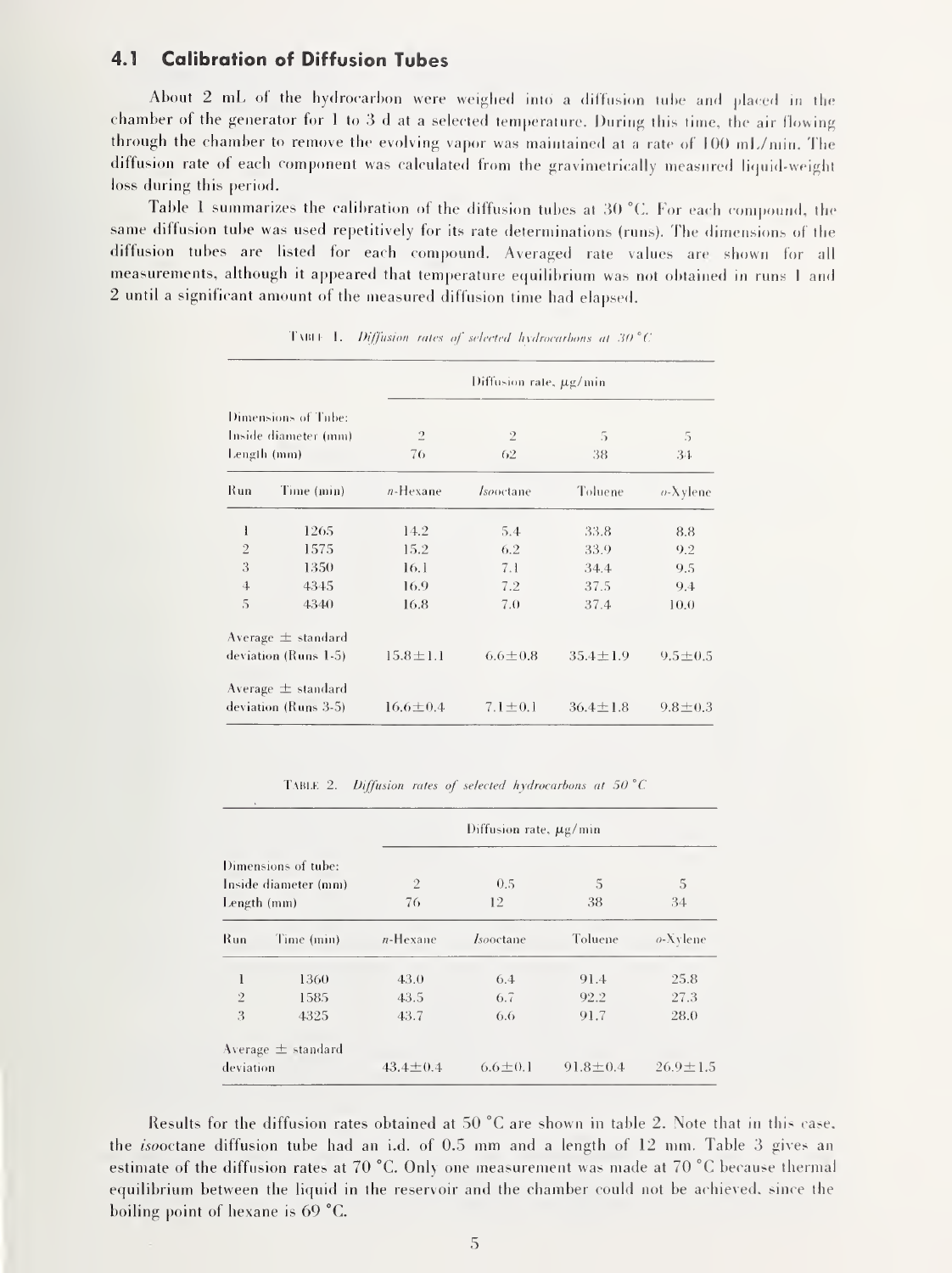The results listed in tables 1–3 show that, for the same tubes, raising the temperature 20  $^{\circ}$ C results in an expected increase in the rates at which the vapors are generated. The predictable temperature effect on the rates of the vapor generation can be understood quantitatively by calculating the ratio of the vapor diffusion rates at  $70^{\circ}$ ,  $50^{\circ}$ , and  $30^{\circ}$ C. The results of these calculations are given in table 4.

|            |               | Diffusion rates, µg/min <sup>*</sup> |         |                   |
|------------|---------------|--------------------------------------|---------|-------------------|
| Time (min) | n-Hexane      | <i>Isooc</i> tane                    | Toluene | $o-\lambda$ vlene |
| 1445       | $130^{\circ}$ | 17.9                                 | 234     | 71                |

TABLE 3. Diffusion rates of selected hydrocarbons at 70 °C

<sup>4</sup> The diffusion tubes listed in table 2 were also used in these measurements. <sup>h</sup> Approximate value.

TABLE 4. Ratios of diffusion rates at temperature intervals of  $20^{\circ}$ C

| Temperatures (°C) : | $n$ -Hexane                | <i>Isooctane</i> | Toluene | $o$ -Xylene |
|---------------------|----------------------------|------------------|---------|-------------|
| 50/30               | 2.6                        | $\mathbb{R}^n$   | 2.5     | 2.7         |
| 70/50               | $\overline{\phantom{a}}^1$ | 2.7              | 2.6     | 2.6         |

<sup>4</sup> Not calculated.

The magnitudes of the observed changes in the diffusion rates of *n*-hexane and toluene were compared with the expected rate changes based on eq (1), using known values of diffusion constants [7] and vapor pressures [6] at  $30^{\circ}$  and  $50^{\circ}$ C. These comparisons were made as a means of evaluating the observed temperature dependence of the diffusion rates. For these calculations, diffusion coefficients of 0.0804  $\text{cm}^2/\text{s}$  and 0.0903  $\text{cm}^2/\text{s}$  were obtained for hexane diffusion through a 0.11-cm i.d. tube, respectively, at 30° and 50 °C. Similarly, diffusion coefficients of  $0.0932$  cm<sup>2</sup>/s and  $0.0993$  cm<sup>2</sup>/s were obtained for toluene diffusion through a 0.78-cm i.d. tube at the respective temperatures. The vapor pressures of *n*-hexane are 0.241 atm (24.4 kPa) at 30 °C and 0.525 atm (53.2 kPa) at 50 °C; and for toluene, the pressures are 0.048 and 0.121 atm (4.86 and 12.3 kPa) at the indicated temperatures. The total pressure was assumed to be one atmosphere ( $\sim 10^5$  Pa) in all cases. The calculations show that the ratio of the diffusion rates of hexane at 50 °C to that at 30 °C is 2.85, and the ratio of the rates for toluene vapor is 2.63 at the same temperatures. These calculated values agree within 10 percent with the experimental values of 2.6 and 2.5, respectively. The agreement indicates that the experimentally determined diffusion rates agree with the theoretical ratios predicted by eq (1).

The useful life of a specific diffusion tube as a vapor generator may be estimated from the diffusion rate and sample volume. This period, the life expectancy in days, was calculated for 2 mL (about one-half of capacity) of each compound contained in the referenced diffusion tubes, using the diffusion rates reported in tables 1-3. The results of these calculations are listed in table 5.

Although the effect of the tube dimension on the diffusion rate was not investigated in this study, eq (1) indicates that the rate should be proportional to the square of the tube diameter and inversely proportional to the tube length. Thus, diameters of 0.5, 2, and 5 mm should change the life expectancy for a specific length in the ratio of 100:16:1 respectively.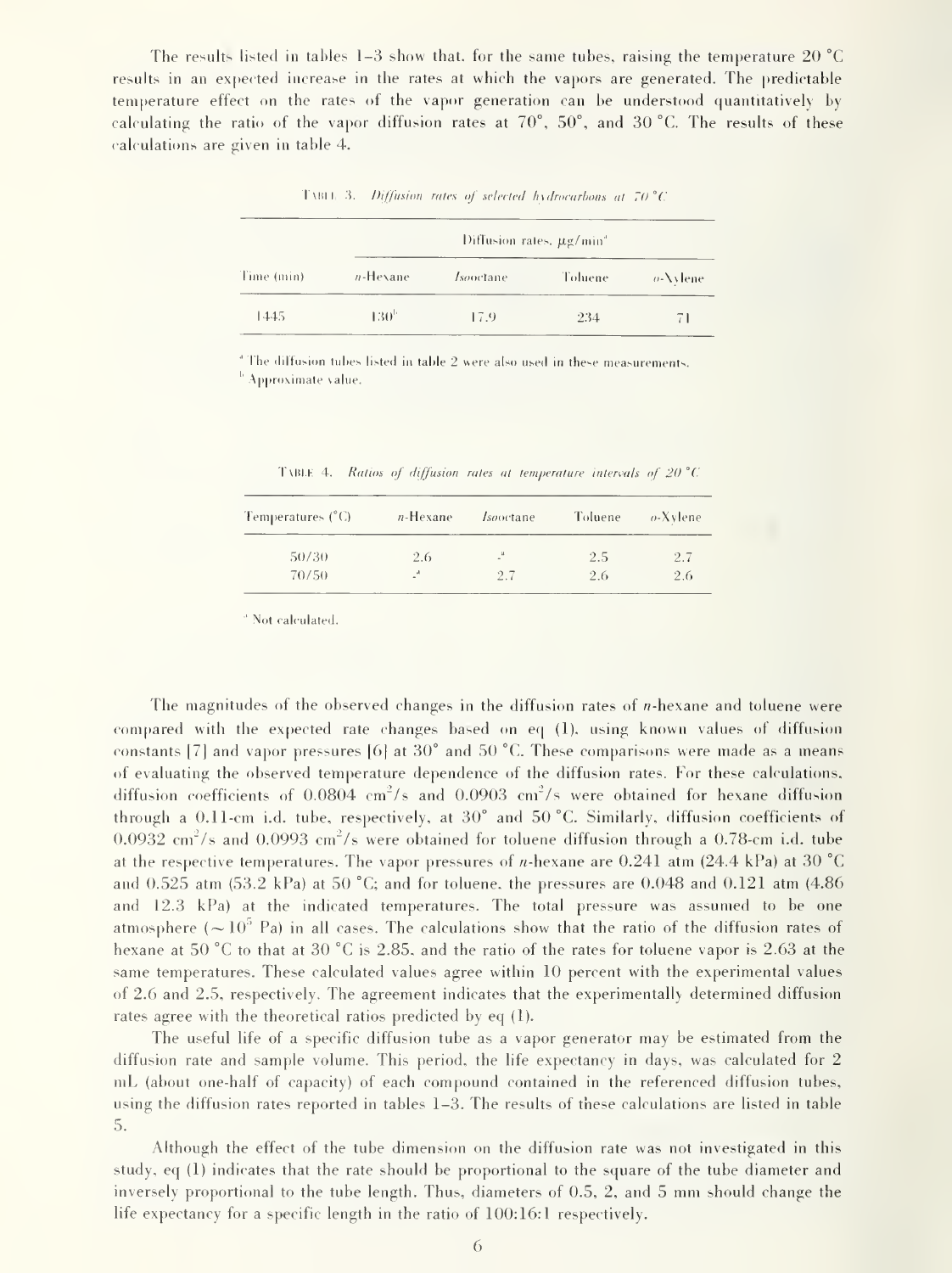TABLE 5. Half-life of vapor generators (in days) at various temperatures

| Temperature (°C) | $n$ -Hexane | <i>Isooctane</i> " | Toluene | o-Xylene |
|------------------|-------------|--------------------|---------|----------|
| 30               | 55          | 135                | 33      | 125      |
| 50               | 21          | 146                | 13      | 45       |
| 70               | $\sim$      | 53                 | 5       |          |

' For 30 °C the diameter of the diffusion 1ube was 2 mm and its length was 62  $\,$ mm; for 50° and 70 °C the tube diameter was 0.5 mm and its length was <sup>12</sup> mm.

#### 4.2 Method for the Determination of the Vapor Standard Concentrations

The concentrations of the selected hydrocarbons in the vapor standards were calculated from the gravimetrically determined diffusion rates and the air flow. The air flows measured with <sup>a</sup> bubble meter were frequently monitored by the rotameters for constancy.

Although the GC analysis measured the vapor concentrations, the primary use of this analysis was to establish constancy of the vapor concentrations within a run, and from run to run for a given set of experimental conditions. The response of the chromatograph was calibrated with 0.2 percent  $(v/v)$  solutions of the selected hydrocarbons in carbon disulfide. Figure 3 demonstrates the response of the GC and the column resolution for a  $2-\mu L$  sample of the carbon disulfide solution injected from a  $10-\mu L$  liquid syringe. The GC was calibrated for each hydrocarbon. The calibrations were based on the assumption that the hydrocarbons in the carbon disulfide mixture would occupy a volume predictable from ideal gas behavior when vaporized at 25 °C. The results of this calibration are given in table 6. Figure 4 shows a chromatogram of a 0.5-mL volume of vapor-air mixture (1 mL gas-tight syringe) from the vapor generator, which was operating at 30 °C with an air flow of 100 mL/min. Table 7 shows replicate determinations of vapor concentrations in ppm and the respective standard deviation for various runs made of standards generated at 30 °C. Table 8 lists chromatographic results which demonstrate the effect of increasing the diluent flow to about 1 and 2 L/min (at 30 °C). Chromatographic results are shown in table 9 for vapors generated at 50 °C.

Summaries of the average vapor concentrations determined by GC analyses at 30° and 50 °C are compared in table 10 with concentrations computed from the averaged diffusion rates at the respective temperatures. The computed values were derived from the diffusion rates, expressed in microliters of vapor per minute, and the air flow rates, expressed in liters per minute. Generally, good agreement is found between the techniques for the determination of the vapor concentrations.

In this study on the generation and calibration of vapor standards, only vapors of compounds containing carbon and hydrogen were used. However, this method of vapor-standard preparation and concentration determination is also suitable for standards consisting of other potential accelerants such as alcohols, ethers, and ketones, as well as selected compounds contained in other multi-component accelerants such as paint thinners (solvents) and varnishes.

This method can be duplicated and conveniently used by fire investigators to calibrate and evaluate the performance of combustible gas detectors. Only commercially available equipment and materials are needed. Moreover, the manufacturer of <sup>a</sup> candidate vapor generator can provide diffusion tubes of the length and bore selected by the experimenter, for generating specific vapor standards at the desired diffusion rates and desired concentrations.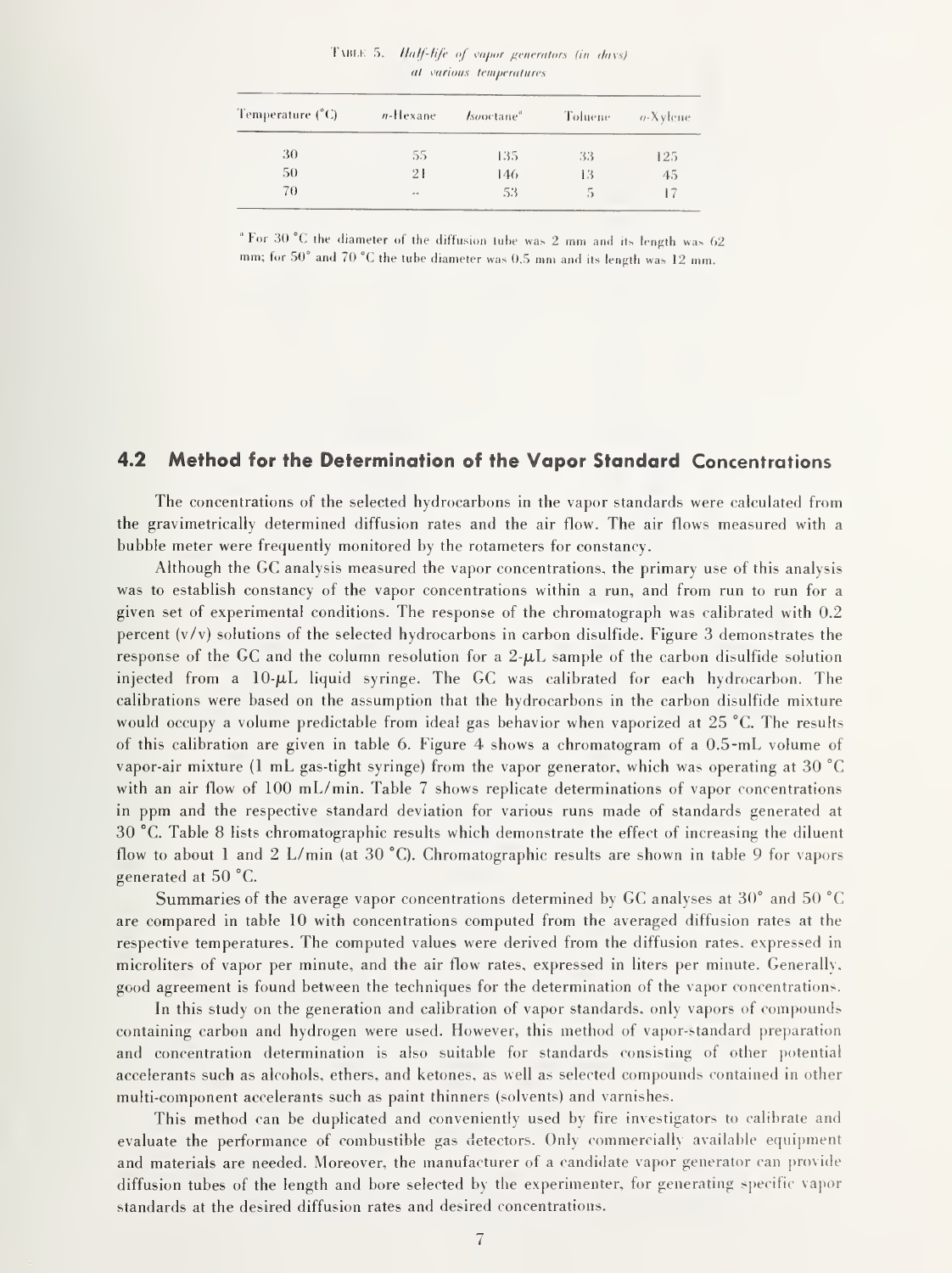

FIGURE 3. Chromatogram of selected hydrocarbon from a carbon disulfide solution.

| TABLE 6. Gas chromatograph detector calibration factors           |  |
|-------------------------------------------------------------------|--|
| obtained from cnrbon disulfide solutions of selected hydrocnrbons |  |

|                       | $n$ -Hexane     | <i>Isooctane</i> | Toluene         | $o$ -Xylene     |  |
|-----------------------|-----------------|------------------|-----------------|-----------------|--|
|                       | 9.74            | 7.14             | 8.72            | 7.82            |  |
|                       | 9.39            | 6.88             | 8.41            | 7.55            |  |
|                       | 9.56            | 7.01             | 8.57            | 7.64            |  |
|                       | 10.12           | 7.33             | 8.96            | 8.03            |  |
|                       | 10.06           | 7.38             | 9.04            | 8.10            |  |
|                       | 9.73            | 7.10             | 8.69            | 7.80            |  |
| Average $\pm$         | 9.77            | 7.15             | 8.76            | 7.83            |  |
| standard<br>deviation | $9.77 \pm 0.26$ | $7.14 \pm 0.17$  | $8.74 \pm 0.22$ | $7.82 \pm 0.20$ |  |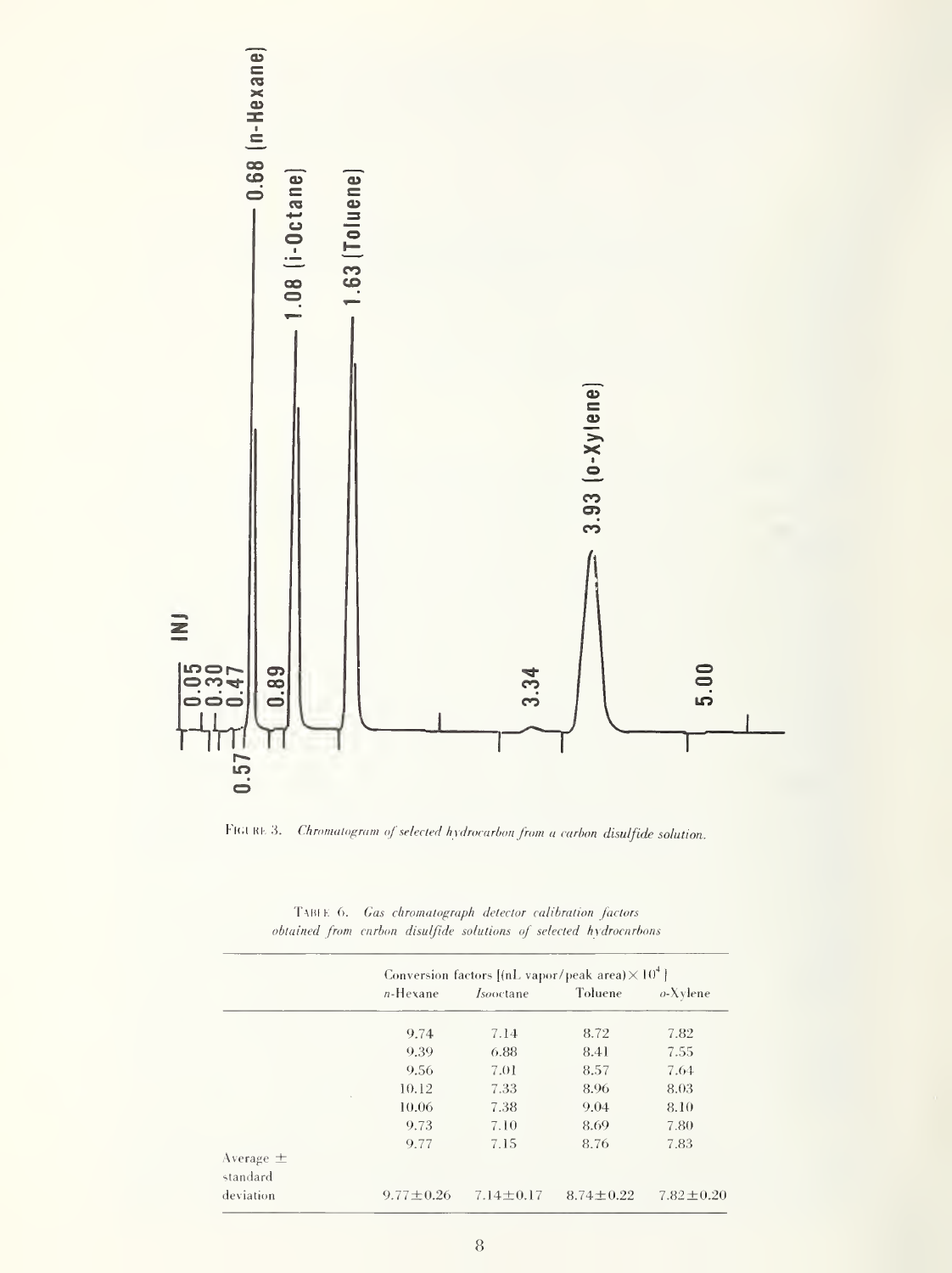

FIGURE 4. Chromatogram of selected hydrocarbon vapor—air standard generated at 30 °C.

|                           |                | Vapor concentration [ppm $(v/v)$ ] |                |                |
|---------------------------|----------------|------------------------------------|----------------|----------------|
| Run                       | $n$ -Hexane    | <i>Isooctane</i>                   | Toluene        | $o$ -Xylene    |
| l                         | 33.5           | 11.7                               | 73.6           | 17.7           |
| l                         | 32.4           | 10.5                               | 77.5           | 20.1           |
| 1                         | 33.4           | 10.7                               | 78.6           | 21.3           |
| $\mathbf{2}$              | 31.5           |                                    | 72.2           | 17.7           |
| $\sqrt{2}$                | 33.0           | 10.0                               | 73.2           | 18.2           |
| $\overline{2}$            | 33.8           | 12.0                               | 75.2           | 20.5           |
| 3                         | 35.3           | 11.9                               | 77.3           | 17.6           |
| 3                         | 35.2           | 12.1                               | 80.0           | 19.0           |
| $\overline{4}$            | 33.7           | 11.3                               | 75.6           | 17.0           |
| $\overline{4}$            | 33.5           | 11.6                               | 76.9           | 16.8           |
| Average $\pm$<br>standard |                |                                    |                |                |
| deviation                 | $33.5 \pm 1.1$ | $11.3 \pm 0.7$                     | $76.0 \pm 2.5$ | $18.6 \pm 1.6$ |

Table 7. Chromatographic determinations of concentrations of vapor standards generated at 30 °C with carrier/diluent gas flow at 100 mL/min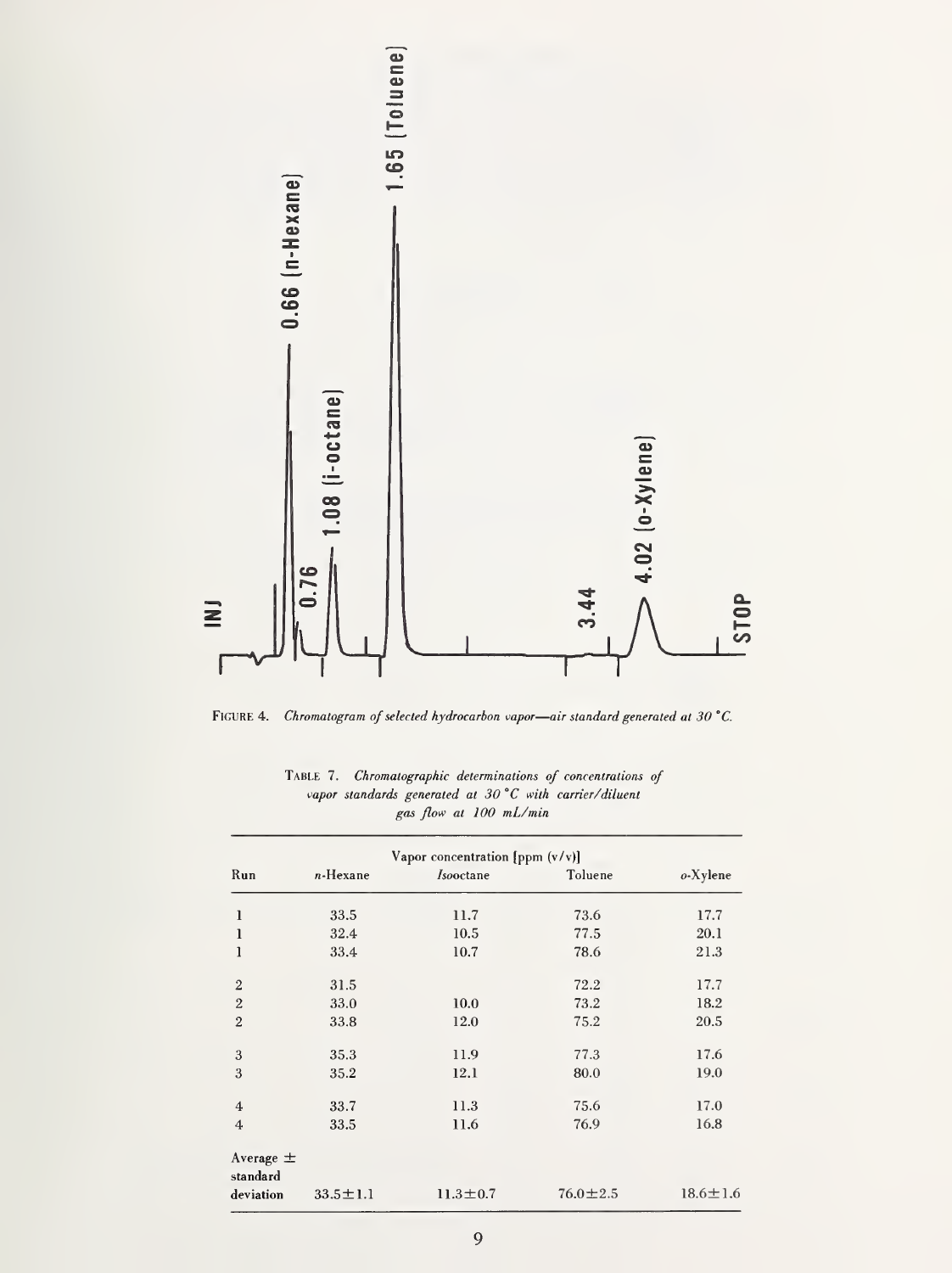| Standard              |                                        | Vapor concentration [ppm $(y/x)$ ] |                  |                |                |  |  |
|-----------------------|----------------------------------------|------------------------------------|------------------|----------------|----------------|--|--|
| flow rate<br>(l./min) | <b>Run</b>                             | $n$ -Hexane                        | <i>Isovetane</i> | Toluene        | $o$ -Xylene    |  |  |
| 1.10                  | $\ddot{4}$<br>$\ddot{4}$               | 4.4<br>3.6                         | 1.3<br>1.2       | 9.3<br>8.3     | 2.6<br>1.9     |  |  |
|                       | Average $\pm$<br>standard<br>deviation | $4.0 \pm 0.6$                      | $1.2 \pm 0.07$   | $8.8 \pm 0.7$  | $2.2 \pm 0.5$  |  |  |
| 2.06                  | $\ddot{4}$<br>$\ddot{+}$               | 2.3<br>1.8                         | 0.6<br>0.5       | 4.2<br>4.1     | 1.0<br>0.9     |  |  |
|                       | Average $\pm$<br>standard<br>deviation | $2.0 \pm 0.4$                      | $0.6 \pm 0.07$   | $4.2 \pm 0.07$ | $1.0 \pm 0.07$ |  |  |

#### TABLE 8. Chromatographic determination of selected hydrocarbon vapor standards generated at 30 °C with total carrier diluent flow at about 1 and 2 L/min

TABLE 9. Concentration of hydrocarbon vapor standards generated at 50°C as determined by gas chromatography

|                       | Vapor concentration [ppm $(v/v)$ ] |                  |                |                 |  |  |  |  |
|-----------------------|------------------------------------|------------------|----------------|-----------------|--|--|--|--|
| <b>Run</b>            | $n$ -Hexane                        | <i>Isooctane</i> | Toluene        | $o$ -Xylene     |  |  |  |  |
| -3                    | 93.9                               | 10.6             | 81.8           | 58.8            |  |  |  |  |
| -3                    | 92.9                               | 10.5             | 82.3           | 62.0            |  |  |  |  |
| $\mathbf{3}$          | 94.5                               | 11.1             | 96.0           | 84.0            |  |  |  |  |
| Average $\pm$         |                                    |                  |                |                 |  |  |  |  |
| standard<br>deviation | $93.5 \pm 1.2$                     | $10.7 \pm 0.3$   | $86.7 \pm 8.1$ | $68.3 \pm 13.7$ |  |  |  |  |

TABLE 10. Comparison of calculated concentrations of vapor standards generated at  $30^{\circ}$  and  $50^{\circ}$ C with concentrations determined by gas chromatographic analysis

|                  | Vapor concentration [ppm $(v/v)$ ]<br>30 °C |         | 50 °C      |                       |         |            |                       |
|------------------|---------------------------------------------|---------|------------|-----------------------|---------|------------|-----------------------|
| Hydrocarbon      | Carrier<br>gas.<br>L/min                    | GC Anal | Calculated | Percent<br>difference | GC Anal | Calculated | Percent<br>difference |
| $n$ -Hexane      | 2.06                                        | 2.0     | 2.3        | 13                    |         |            |                       |
|                  | 1.10                                        | 4.0     | 4.3        | $\overline{7}$        |         |            |                       |
|                  | 0.10                                        | 34      | 47         | 29                    | 94      | 101        | $\overline{7}$        |
| <i>Isooctane</i> | 2.06                                        | 0.6     | 0.7        | 14                    |         |            |                       |
|                  | 1.10                                        | 1.2     | 1.4        | 14                    |         |            |                       |
|                  | 0.10                                        | $_{11}$ | 15         | 26                    | 11      | 12         | 11                    |
| Toluene          | 2.06                                        | 4.2     | 4.7        | 11                    |         |            |                       |
|                  | 1.10                                        | 8.8     | 8.8        | $\theta$              |         |            |                       |
|                  | 0.10                                        | 76      | 97         | 21                    | 187     | 200        | 6                     |
| $o$ -Xylene      | 2.06                                        | 1.0     | 1.1        | 9                     |         |            |                       |
|                  | 1.10                                        | 2.2     | 2.0        | 10                    |         |            |                       |
|                  | 0.10                                        | 19      | 23         | 18                    | 68      | 64         | $\sqrt{ }$            |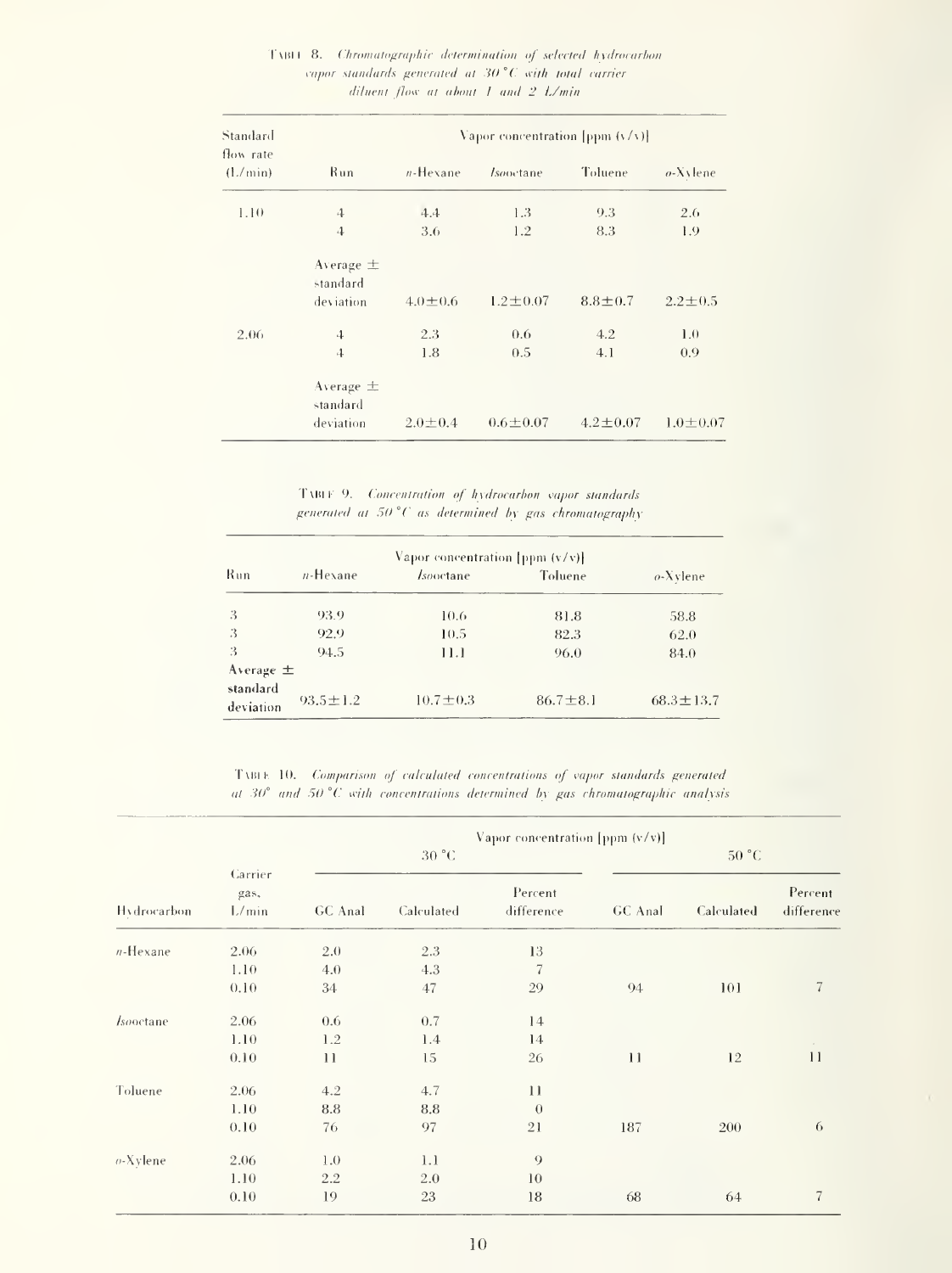#### 5. CONCLUSIONS

It has been demonstrated that a simple vapor generator can produce concentrations of vapor on a continuous basis in the parts-per-million range. The standards may contain from one to four selected compounds. Periodic gas chromatographic analysis of the dynamic standards showed that the vapor concentrations generally are constant within  $10$  percent. The concentrations (ppm) of the vapor standards can be ascertained from the diffusion rate ( $\mu g/min$ ), the vapor density (g/L), and carrier gas (air) flow (L/min).

#### 6. REFERENCES

- |1| DeHaan. J. I). Lalioratory asperts of arson: Accelerants, ilevices. and targets. Arson Analysis Newsletter. 2(4): 1-9; 1978.
- |2| Tauber, S. J. Arson Control —<sup>A</sup> review of the state-of-the-art with emphasis on research topics. Report No. N(J.560.S6. Washington, DC: Law Enforcement Assistance Administration, U.S. Department of Justice; 1979 Tehnuary.
- [3] Sanders, W. N.; Maynard, J. B. Capillary gas chromatographic method for determining the  $C_3-C_{12}$  hydrocarbons in fullrange motor gasolines. Anal. Chem. 40: 527-535; 1968.
- [4] Guthrie, V. B., ed. Petroleum products handbook. New York, NY: McGraw-Hill Book Co.; I960: 4-8—4-10.
- [.5] Clodfelter, R. W.; Hueske, B. S.; Hueske, E. E. A comparison of decomposition |)roducts from selected burned materials with common arson accelerants. J. Forensic Sci. 22(1): 116-118; 1977.
- |6] Jordan. T. E. Vapor pressure of organic compounds. New York. NY: Interscience Pub.; 1954.
- [7] Altschuller. A. P.; Cohen, 1. R. Application of diffusion cells to the production of known concentrations of gaseous hydrocarbons. Anal. Chem. 32: 802-810; 1960.
- [8] McKelvey, J. M.; Hoelscher, H. E. Apparatus for preparation of very dilute gas mixtures. Anal. Chem. 29: 123; 1957.

 $\overleftrightarrow{x}$  US. GOVERNMENT PRINTING OFFICE : 1981 0-340-997 (1828)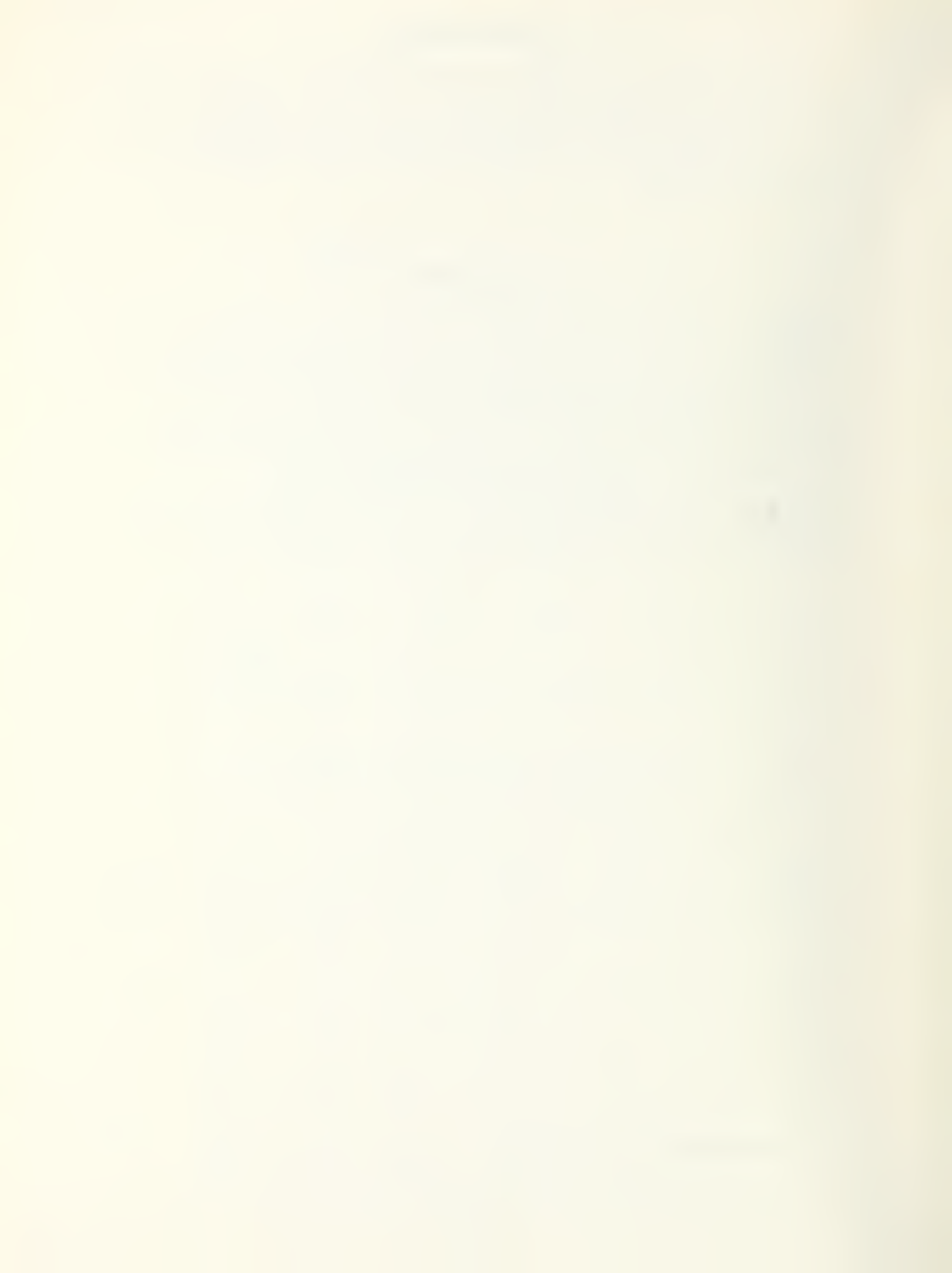### ANNOUNCEMENT OF NEW PUBLICATIONS ON NATIONAL CRIME AND RELATED SUBJECTS

Superintendent of Documents, Government Printing Office, Washington, D.C. 20402

Dear Sir:

Please add my name to the announcement list of new publications to be issued on the above subjects (including this NBS series):

(Notification Key N-538)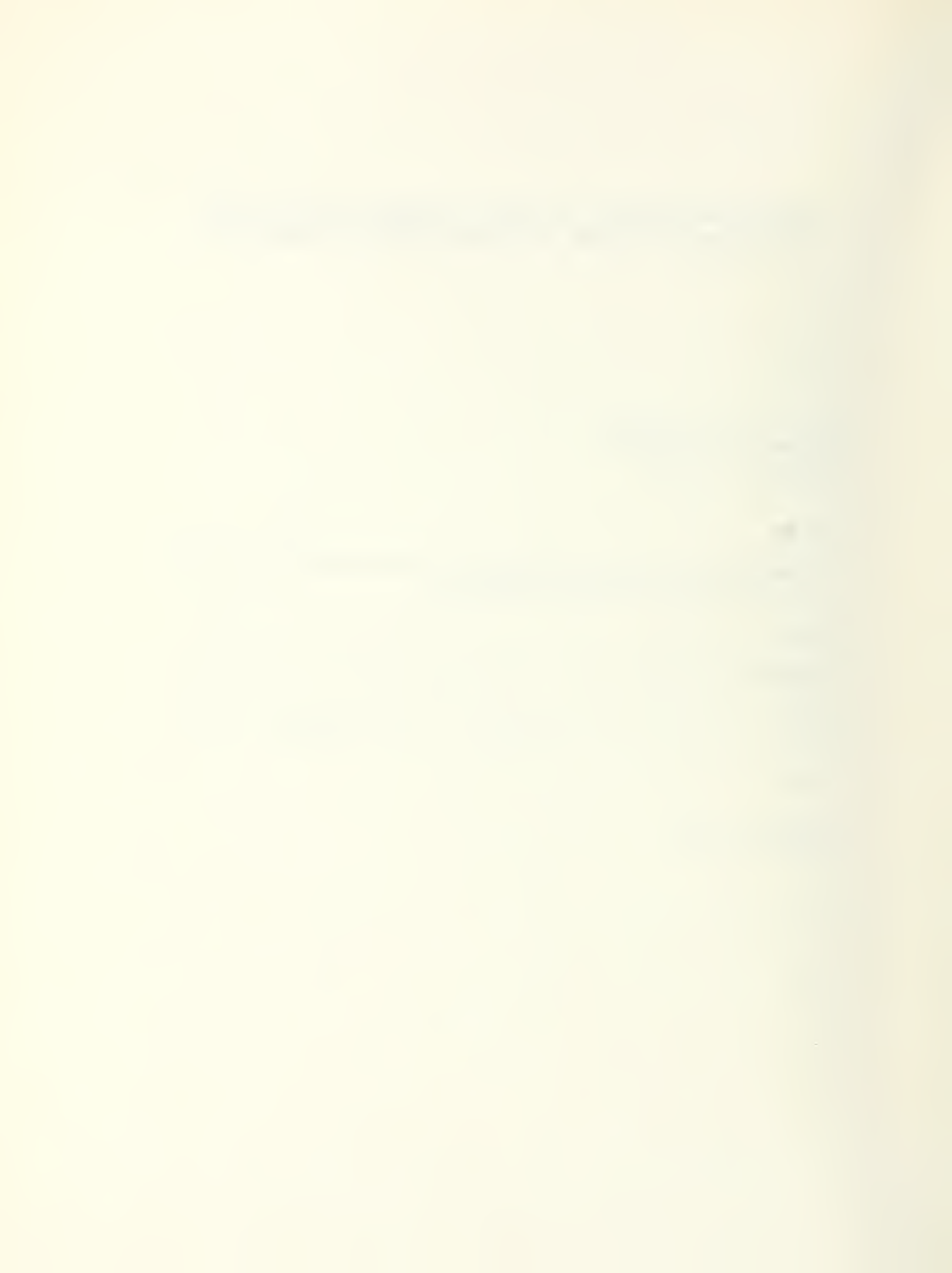## NBS TECHNICAL PUBLICATIONS

#### PERIODICALS

JOURNAL OF RESEARCH—The Journal of Research of the National Bureau of Standards reports NBS research and develop ment in those disciplines of the physical and engineering sciences in which the Bureau is active. These include physics, chemistry, engineering, mathematics, and computer sciences. Papers cover a broad range of subjects, with major emphasis on measurement methodology and the basic technology underlying standardization. Also included from time to time are survey articles on topics closely related to the Bureau's technical and scientific programs. As a special service to subscribers each issue contains complete citations to all recent Bureau publications in both NBS and non- NBS media. Issued six times <sup>a</sup> year. Annual subscription: domestic \$13; foreign \$16.25. Single copy. \$3 domestic: \$3.75 foreign.

NOTE: The Journal was formerly published in two sections: Section A "Physics and Chemistry" and Section B "Mathematical Sciences."

DIMENSIONS/NBS—This monthly magazine is published to inform scientists, engineers, business and industry leaders, teachers, students, and consumers of the latest advances in science and technology, with primary emphasis on work at NBS. The magazine highlights and reviews such issues as energy research, fire protection, building technology, metric conversion, pollution abatement, health and safety, and consumer product performance. In addition, it reports the results of Bureau programs in measurement standards and techniques, properties of matter and materials, engineering standards and services, instrumentation, and automatic data processing. Annual subscription: domestic \$11; foreign \$13.75.

#### NONPERIODICALS

Monographs—Major contributions to the technical literature on various subjects related to the Bureau's scientific and technical activities.

Handbooks—Recommended codes of engineering and industrial practice (including safety codes) developed in cooperation with in terested industries, professional organizations, and regulatory bodies.

Special Publications—Include proceedings of conferences sponsored by NBS, NBS annual reports, and other special publications appropriate to this grouping such as wall charts, pocket cards, and bibliographies.

Applied Mathematics Series—Mathematical tables, manuals, and studies of special interest to physicists, engineers, chemists, biologists, mathematicians, computer programmers, and others engaged in scientific and technical work.

National Standard Reference Data Series—Provides quantitative data on the physical and chemical properties of materials, compiled from the world's literature and critically evaluated. Developed under <sup>a</sup> worldwide program coordinated by NBS under the authority of the National Standard Data Act (Public Law 90-396).

NOTE: The principal publication outlet for the foregoing data is the Journal of Physical and Chemical Reference Data (JPCRD) published quarterly for NBS by the American Chemical Society (ACS) and the American Institute of Physics (AlP). Subscriptions, reprints, and supplements available from ACS, <sup>1</sup> 155 Sixteenth St., NW, Washington. DC 20056.

Building Science Series—Disseminates technical information developed at the Bureau on building materials, components, systems, and whole structures. The series presents research results, test methods, and performance criteria related to the structural and environmental functions and the durability and safety characteristics of building elements and systems.

Technical Notes—Studies or reports which are complete in themselves but restrictive in their treatment of a subject. Analogous to monographs but not so comprehensive in scope or definitive in treatment of the subject area. Often serve as a vehicle for final reports of work performed at NBS under the sponsorship of other government agencies.

Voluntary Product Standards—Developed under procedures published by the Department of Commerce in Part 10, Title 15, of the Code of Federal Regulations. The standards establish nationally recognized requirements for products, and provide all concerned interests with <sup>a</sup> basis for common understanding of the characteristics of the products. NBS administers this program as <sup>a</sup> supplement to the activities of the private sector standardizing organizations.

Consumer Information Series—Practical information, based on NBS research and experience, covering areas of interest to the consumer. Easily understandable language and illustrations provide useful background knowledge for shopping in today's technological marketplace.

Order the above NBS publications from: Superintendent of Documents, Government Printing Office, Washington, DC 20402.

Order the following NBS publications—FIPS and NBSIR's—from the National Technical Information Services. Springfield. VA 22161

Federal Information Processing Standards Publications (FIPS PUB)—Publications in this series collectively constitute the Federal Information Processing Standards Register. The Register serves as the official source of information in the Federal Govern ment regarding standards issued by NBS pursuant to the Federal Property and Administrative Services Act of 1949 as amended. Public Law 89-306 (79 Stat. 1127), and as implemented by Executive Order 11717 (38 FR 12315, dated May 11, 1973) and Part 6 of Title <sup>15</sup> CFR (Code of Federal Regulations).

NBS Interagency Reports (NBSIR)—<sup>A</sup> special series of interim or final reports on work performed by NBS for outside sponsors (both government and non-government). In general, initial dis tribution is handled by the sponsor; public distribution is by the National Technical Information Services. Springfield, VA 22161, in paper copy or microfiche form.